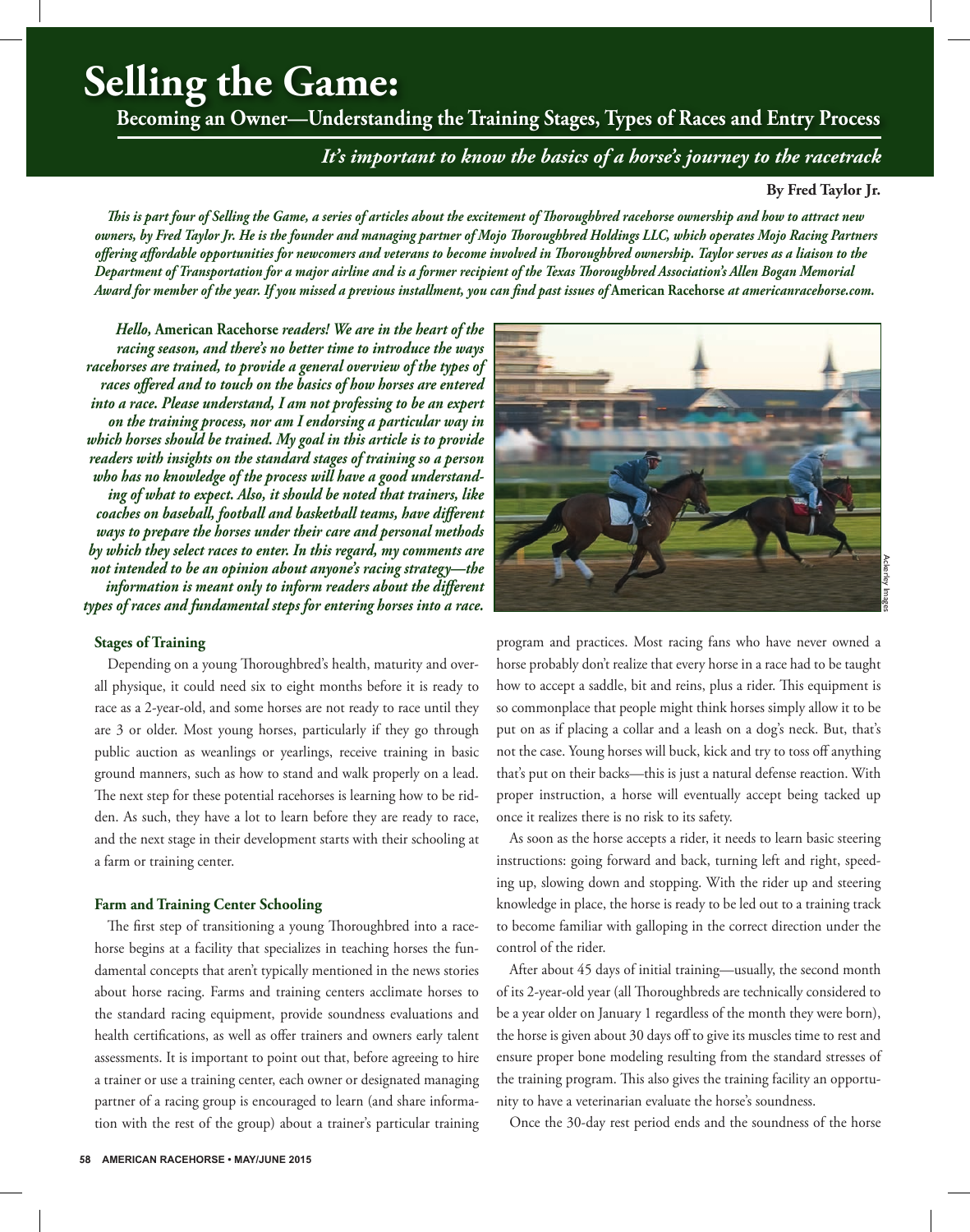is verified, the training center will start the process of introducing the horse to a series of weekly breezes (or "works")—sprints at short distances (starting at a half-furlong) that increase in distance a couple of weeks apart. These timed works test the horse's natural speed, strength and stamina at that point in its training, and can serve as indicators of the horse's talent and competitive ability.

Some training centers also have starting gates to help the horses become comfortable with going into the confined space of the gate's stall (which is only a few inches wider and longer than the horse's actual width and length). Horses don't like feeling trapped, so they have to learn that the

starting gate is a safe place to be. Once comfortable standing in the stall, the horse will be given the opportunity to run out of the gate to simulate the start of a race. Before being sent to a licensed trainer at the racetrack, the horse will typically have a timed breeze from the starting gate.

# **Racetrack Schooling and First Race Readiness**

Unless a horse is acquired through the claiming process, most trainers receive racehorses that are new (or "green") to the racetrack environment. At this point, these horses have been breezing distances shorter than the typical race. Some have not received starting gate schooling. So, it is up to the trainer



racing in each state). The horse's Jockey Club paperwork and health certificates must be filed with the racing office; the horse must be certified by the track's starting gate superintendent that it is capable of safely entering, standing in and leaving the starting gate; and the horse must have a couple of published works within 90 days.

#### **Types of Races**

There are essentially two types of races, and within each race type, there are several categories. The first type includes races in which horses compete freely against one another, such as maiden special

> weights, allowances, handicaps, stakes and graded stakes. The horses that are entered into these races are considered to be top quality for the category at that race meet. We'll explore each category in more detail below.

The second type includes races in which horses can be purchased, or "claimed," for a set price stated in the conditions of the race and range from maiden claiming races to optional and set claiming races. Claiming races are the most common races at any track and are typically populated by horses that aren't talented enough to compete against the top quality horses. Purchase prices for each horse are at-

to provide the necessary lessons and conditioning to get the horse race-ready.

Trainers have their own programs, routines and regimens that they have perfected over the years to help each horse reach its peak competitive ability. Through daily gallops (typically, once around the racetrack) and weekly timed breezes (three furlongs or more), a trainer will evaluate a horse and begin to form an opinion about the types of races in which it will likely be successful.

The trainer's program may include matching a horse against other horses in the barn that are equally talented and have all of them work together. This increases the horse's happiness and competitive spirit, helps the horses stay engaged in their training and keeps them from being pushed beyond their physical limits. It also provides the trainer with opportunities to form an opinion about the horse's talent.

In order for a horse to qualify for racing at a particular racetrack, it must meet certain regulated requirements (based on the rules of tached in these races to put owners on notice that they risk having their horses purchased from them if they drop a horse below his true value. This tends to keep horses of similar talent at the same claiming level, which makes these races attractive for wagering.

#### **Maiden (Special and Claiming) Races**

The word "maiden" means the horse has never won a race. Maiden special weight races are created for owners and trainers who believe their horses are top tier. Maiden claiming races are offered for horses of lesser talent.

## **Allowance Races**

In allowances races, horses typically start at a set weight, and then are given allowances or weight off for certain criteria such as the number of races won since a particular date. Allowance races typically carry a purse that is higher than a claiming race.